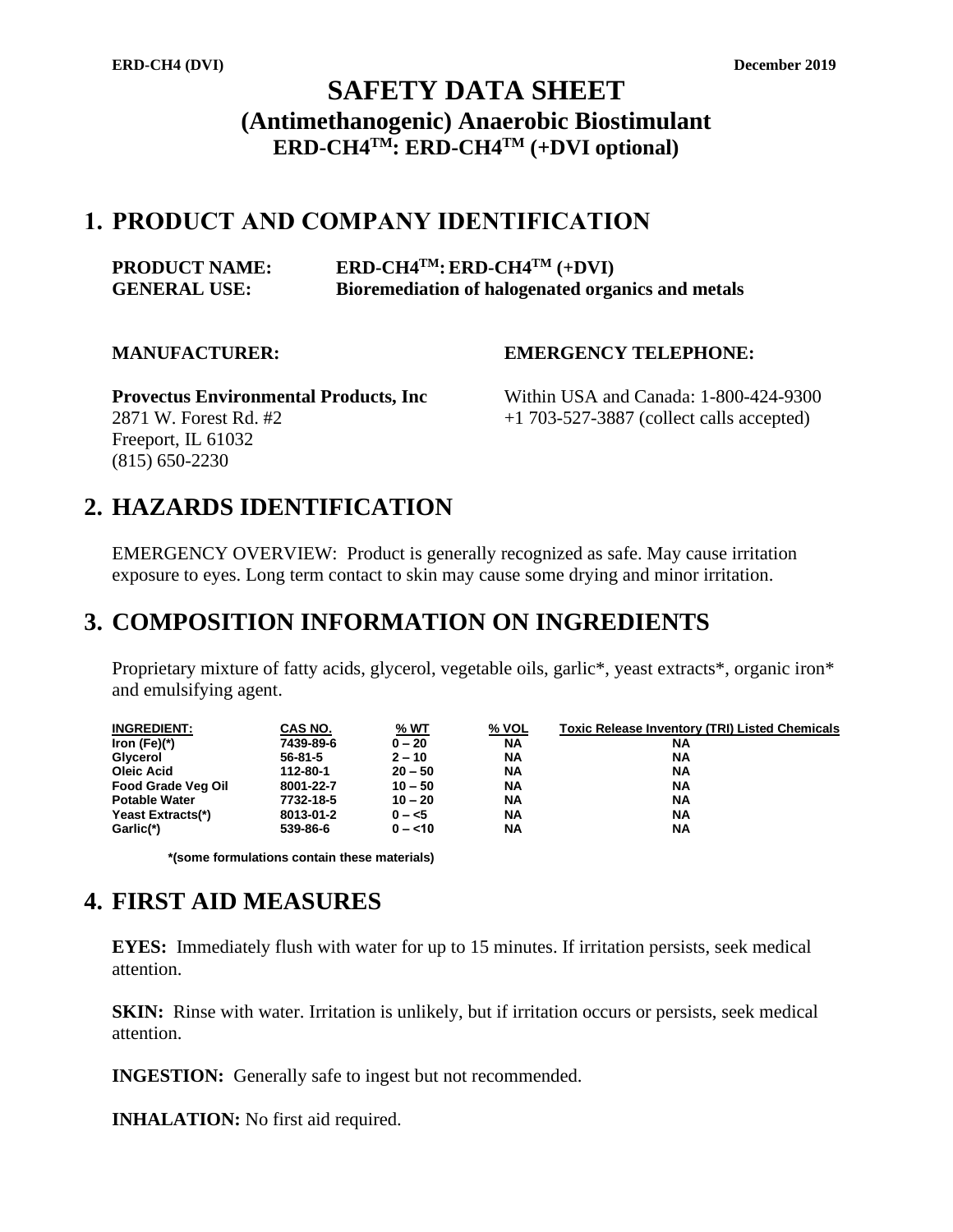**EXTINGUISHING MEDIA:** Deluge with water

**FIRE/EXPLOSION HAZARDS:** Product is combustible only at temperatures above 600C

**FIRE FIGHTING PROCEDURES:** Use flooding with plenty of water, carbon dioxide or other inert gasses. Wear full protective clothing and self-contained breathing apparatus. Deluging with water is the best method to control combustion of the product.

**FLAMMABILITY LIMITS:** non-combustible

**SENSITIVITY TO IMPACT:** non-sensitive

**SENSITIVITY TO STATIC DISCHARGE:** non-sensitive

# **6. ACCIDENTAL RELEASE MEASURES**

Confine and collect spill. Transfer to an approved DOT container and properly dispose. Do not dispose of or rinse material into sewer, stormwater or surface water. Discharge of product to surface water could result in depressed dissolved oxygen levels and subsequent biological impacts.

# **7. HANDLING AND STORAGE**

**HANDLING:** Protective gloves and safety glasses are recommended.

**STORAGE:** Keep dry. Use first in, first out storage system. Keep container tightly closed when not in use. Avoid contamination of opened product. Avoid contact with reducing agents.

# **8. EXPOSURE CONTROLS – PERSONAL PROTECTION**

### **EXPOSURE LIMITS**

| <b>Chemical Name</b> | <b>ACGIH</b> | <b>OSHA</b> | <b>Supplier</b> |
|----------------------|--------------|-------------|-----------------|
| <b>ERD-CH4</b>       | <b>NA</b>    | <b>NA</b>   | <b>NA</b>       |
|                      |              |             |                 |

**ENGINEERING CONTROLS:** None are required

## **PERSONAL PROTECTIVE EQUIPMENT**

**EYES and FACE:** Safety glasses recommended **RESPIRATOR:** none necessary **PROTECTIVE CLOTHING:** None necessary **GLOVES:** rubber, latex or neoprene recommended but not required

# **9. PHYSICAL AND CHEMICAL PROPERTIES**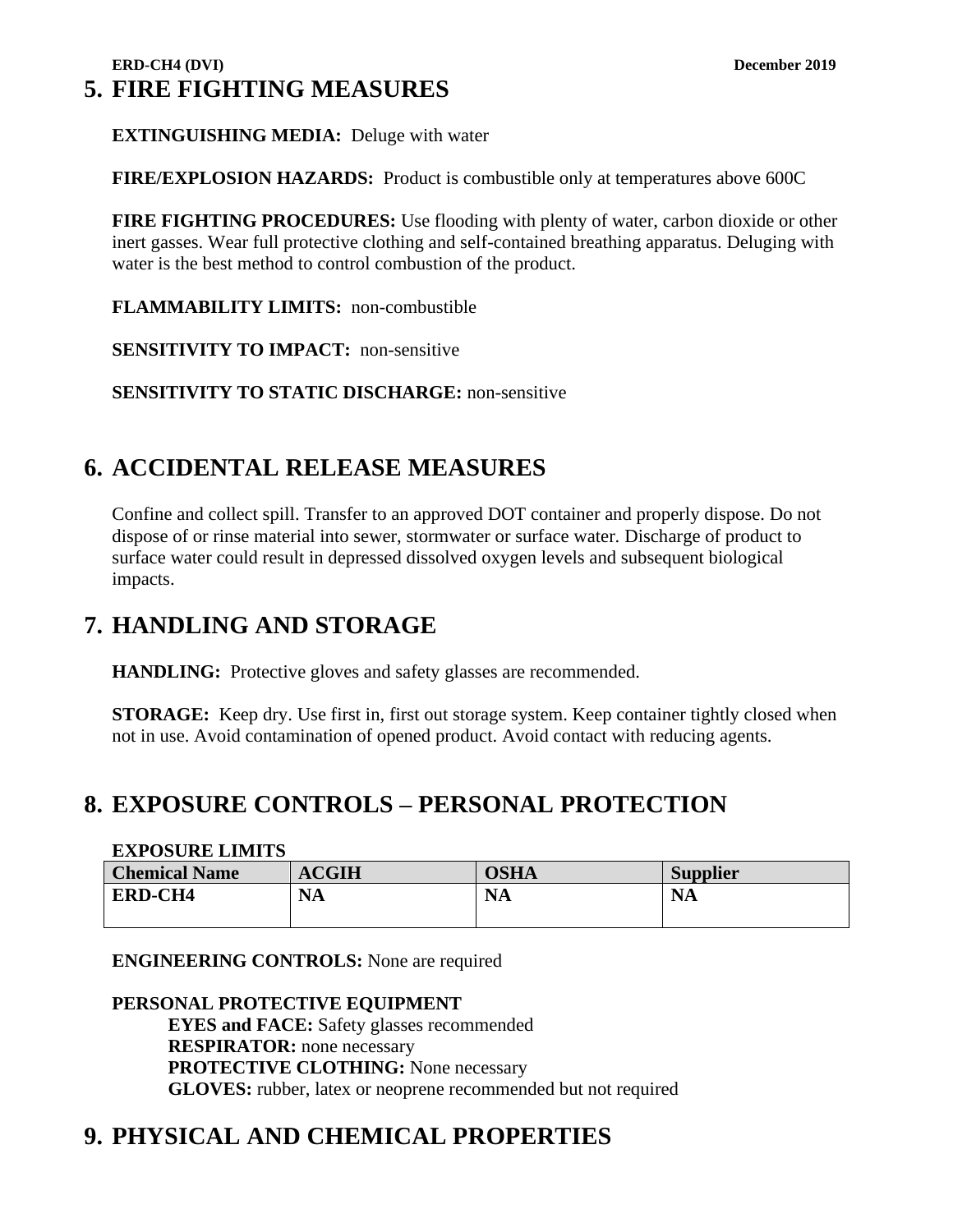| Odor:                            | none to mild pleasant organic odor |
|----------------------------------|------------------------------------|
| Appearance:                      | milky                              |
| <b>Auto-ignition Temperature</b> | Non-combustible                    |
| <b>Boiling Point</b>             | >600 C                             |
| <b>Melting Point</b>             | <b>NA</b>                          |
| Density                          | $0.90 - 1.02$ gram/cc              |
| Solubility                       | infinite                           |
| pH                               | $7-9$                              |
|                                  |                                    |

# **10. STABILITY AND REACTIVITY**

**CONDITIONS TO AVOID:** Do not contact with strong oxidizers **STABILITY:** product is stable **POLYMERIZATION:** will not occur **INCOMPATIBLE MATERIALS:** strong oxidizers **HAZARDOUS DECOMPOSITION PRODUCTS:** 

# **11. TOXICOLOGICAL INFORMATION**

## **Acute Toxicity**

A: General Product Information Acute exposure may cause mild skin and eye irritation. B: Component Analysis - LD50/LC50

No information available.

B: Component Analysis - TDLo/LDLo TDLo (Oral-Man) none

## **Carcinogenicity**

A: General Product Information No information available. B: Component Carcinogenicity Product is not listed by ACGIH, IARC, OSHA, NIOSH, or NTP.

## **Epidemiology**

No information available.

## **Neurotoxicity** No information available.

# **12. ECOLOGICAL INFORMATION**

## **Ecotoxicity**

Discharge to water may cause depressed dissolved oxygen and subsequent ecological stresses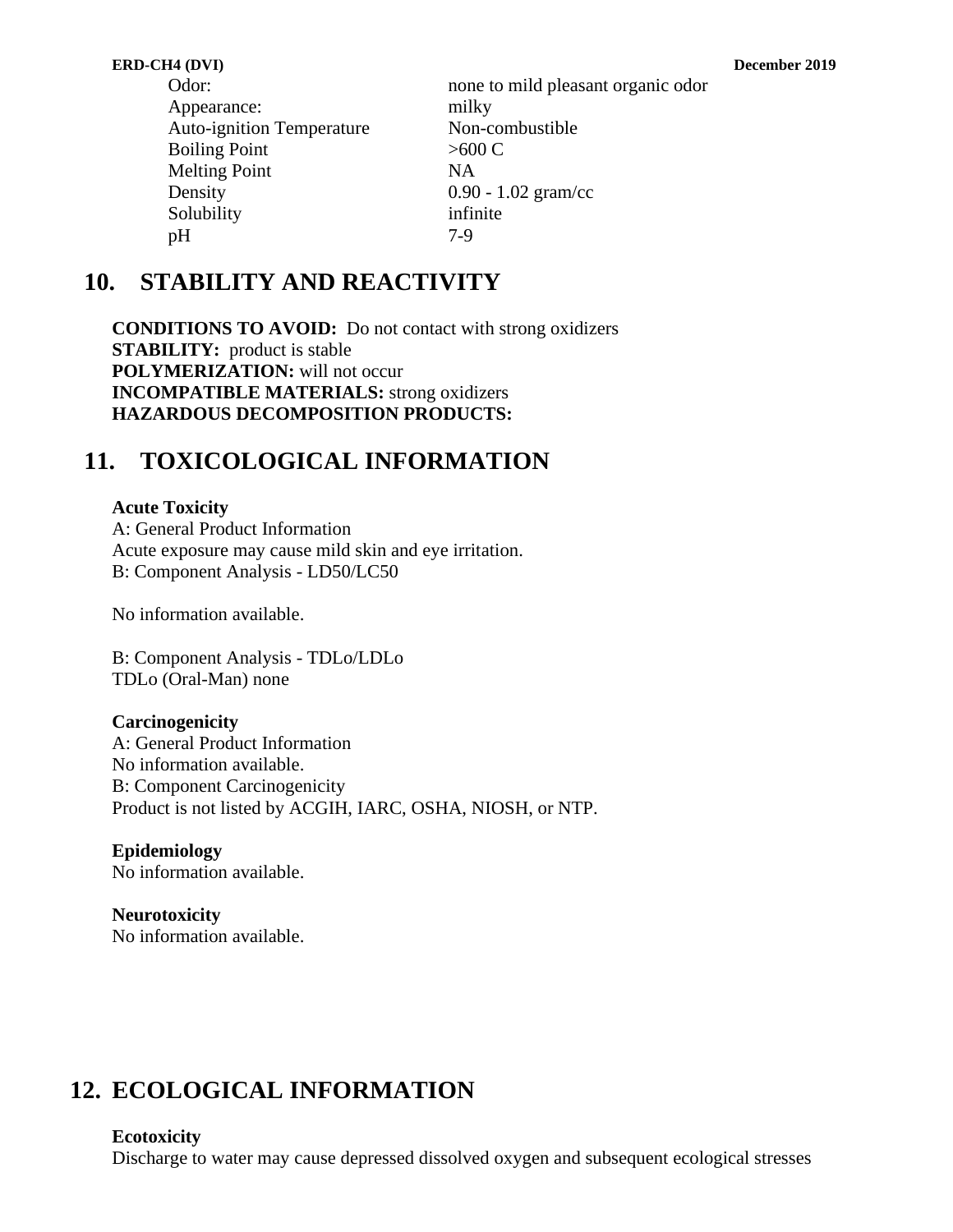# **13. DISPOSAL CONSIDERATIONS**

**DISPOSAL METHOD:** Material is not considered hazardous, but consult with local, state and federal agencies prior to disposal to ensure all applicable laws are met.

# **14. TRANSPORT INFORMATION**

NOTE: The shipping classification information in this section (Section 14) is meant as a guide to the overall classification of the product. However, transportation classifications may be subject to change with changes in package size. Consult shipper requirements under I.M.O., I.C.A.O. (I.A.T.A.) and 49 CFR to assure regulatory compliance.

## **US DOT Information**

Shipping Name: Not Regulated Hazard Class: Not Classified UN/NA #: Not Classified Packing Group: None Required Label(s):None

## **50thEdition International Air Transport Association (IATA):**

Not hazardous and not regulated

## **INTERNATIONAL MARITIME DANGEROUS GOODS (IMDG)**

Material is not regulated under IMDG

# **15. REGULATORY INFORMATION**

## **UNITED STATES**

## **SARA TITLE III**

SECTION 311 No Hazard for Immediate health Hazard SECTION 312 No Threshold Quantity SECTION 313 Not listed

## **CERCLA** NOT REGULATED UNDER CERCLA

**TSCA** NOT REGULATED UNDER TSCA

**CANADA (WHIMS):** NOT REGULATED

# **16. OTHER INFORMATION**

HMIS: